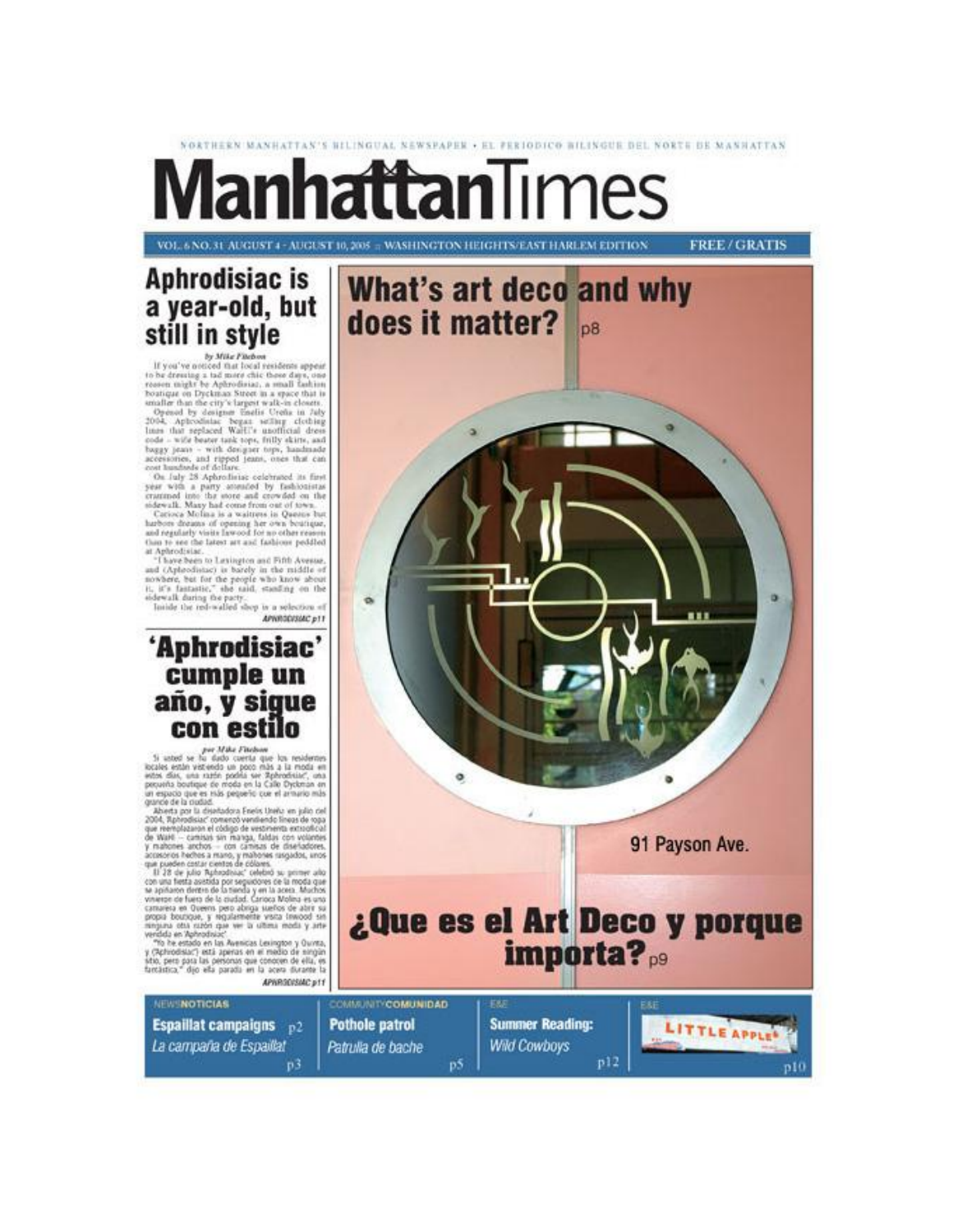## What's art deco and why does it matter?



### *Text by James Willhite, Photos by Landa M. Towns*

The jazz-age glamour of art deco architecture may be right under your nose, right where you live. If you are a resident of Inwood or Washington Heights, there's a greater chance that your building has characteristic ornamental details of the art deco style, like those adorning the Chrysler Building and Rockefeller Center, than almost anywhere else.

"We have one of the largest concentrations of art deco buildings in the country," said Isaac Kremer, a consultant in historic preservation working with Audubon Partnership for Economic Development. "We have a responsibility to share that with other people.

"It's not only the grand monuments that deserve respect," he added.

So how can you tell if your apartment building is an art deco classic? Parapets, the ornamental brick structures at the top of the roof that resemble the jagged tops of castles, are a common feature.

"Like the sort of thing you might expect an archer to shoot an arrow from between," Kremer said. Other common features are a patterned use of multicolored bricks, imposing entryways with a large "door surround" made of concrete, and elaborate building lobbies decorated with mirrors, indirect lighting, and even murals.

"Mayan and Colombian influence can be seen in a few buildings," Kremer said.

Art deco is also known as the zig-zag style because of its geometric forms, Kremer said. The unique concentration of art deco apartment houses in Inwood and Washington Heights was discovered a few years ago during a survey by Columbia University.

But Audubon's executive director Walther Delgado has been curious about the area's buildings for even longer, noting how the style of architecture changes from the walkups on the east side of Broadway to the more modern elevator buildings on the west side. Then over the spring he watched an art deco building's façade change while undergoing renovations and he started thinking about how the area's architecture was another resource that could be used"as a tool for economic development," he said. He wrote a proposal, funded by Citigroup Foundation, that brought Kremer on board.

Audubon has identified three pockets with particularly dense concentrations: one each at the north and south ends of Inwood, and another in Washington Heights. Several of the buildings were built by Miller & Goldhammer, an architectural company, in the 1930s. Ruben Miller, the son of the founder George G. Miller, remembers exactly why art deco was so popular back when his father's business was creating many of the buildings.

"Flash. It was a new thing, an architectural statement," Miller said recently from his home on Long Island. "And in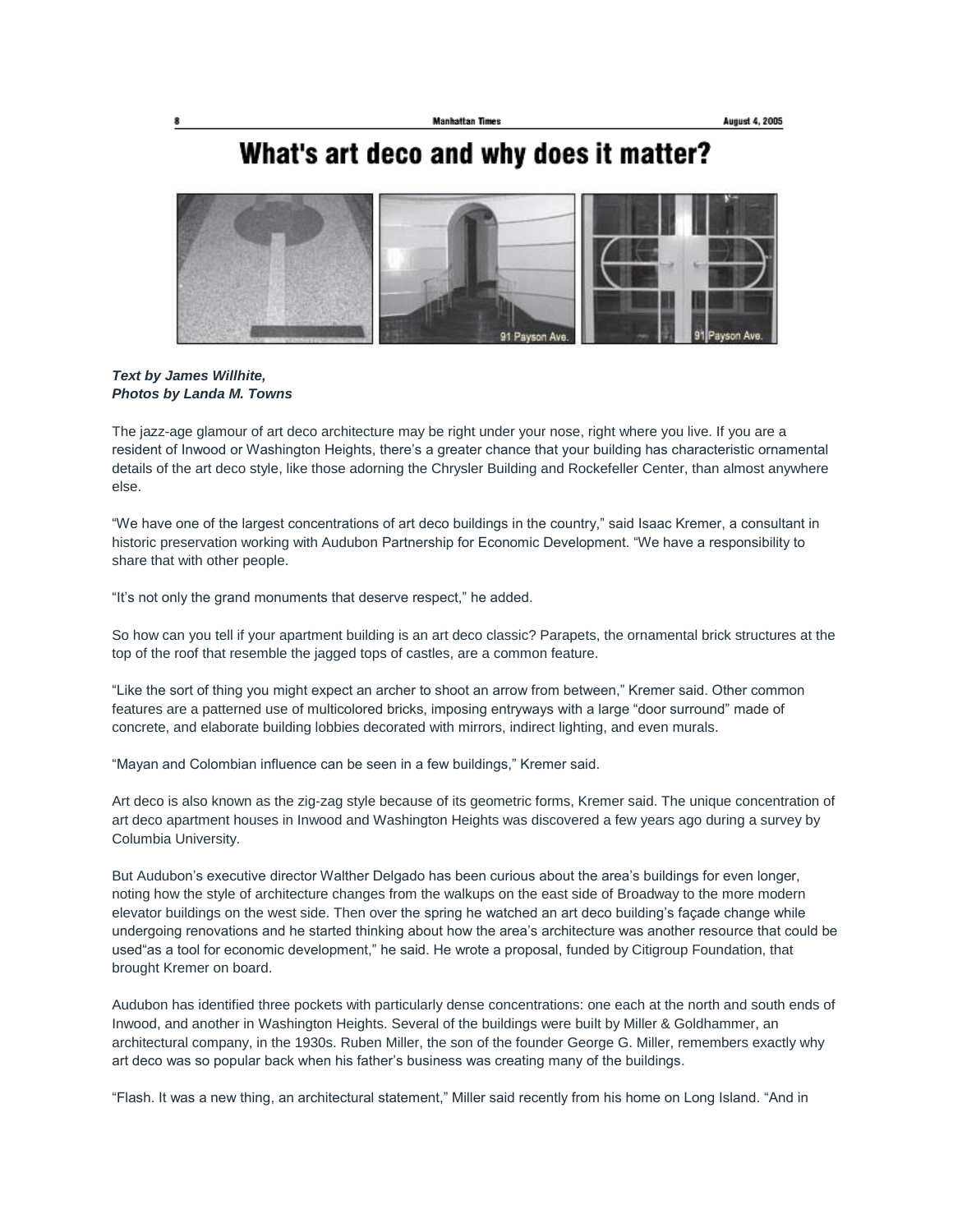days before my time, they used a great deal of ornamental and sculpted stones. But that became much too expensive," he said, noting that much of art deco was about seeking grandeur out of cheaper materials and simpler forms. "It's mostly in the decorations."

George G. Miller received his architecture license in 1923, a year before Ruben was born. "I'll be 81 in two weeks and I'm still going strong," the younger Miller said. As to the exact number of buildings created by his father's firm, he said: "Hard to say. My father was not one for keeping records. I joined the firm after I graduated college in '53."

"The art deco was when you got away from hard-burned brick, which is normally red brick," Miller said. "They used the enameled brick." The multi-colored and sometimes glossy bricks, Miller said, gave the buildings a modern feel that was strongly desired at the time.

"Tours in this area are a real possibility," Kremer said, who hopes that a conservation effort around the art deco housing stock of Northern Manhattan will lead to a new tourist industry as well as greater civic pride and sense of history. He also said that it could lead to an increase in property values and possible tax breaks for landmarked buildings.

"This is definitely a place to feel proud of," Kremer said. "Often the building owners and residents don't know what they have. When it comes to protection, residents are in the best position to be knowledgeable."

Christopher Rawlins, 33, is an architect and vice president of his co-op board at 91 Payson Ave. where the **lobby has been restored to its original deco grandeur.**

**"A couple of years ago I was approached about replacing the front doors," Rawlins said. The original building doors had been replaced with something functional if not attractive, described by Rawlins as, "kind** of landlord specials. Kind of aluminum storefront." Rawlins was able to obtain a photograph of the building **from 1940 from the Department of Buildings. "There were no cars in the image," he said.**

"While the style and aesthetic are beautiful, I didn't necessarily take a purist approach," Rawlins said of his renovation effort, which eventually expanded to the entire lobby of the building. He feels that it is not always in the best interest of the building to restrict oneself to an exact replication of the original. "They didn't **always choose the most resilient materials," he said. "Art deco buildings were built during the Depression when the sturdiest and most attractive materials were sometimes outside a building's budget."**

Still, stepping into the lobby of 91 Payson is a bit of a time warp. There are no corners, so the entire space feels like the hull of a cruise ship - an effect that is enhanced by the porthole light fixture immediately opposite the doors, complete with etched fish. The floors of pink and black terrazzo have been repolished, **and still have the original bronze medallions with the signs of the zodiac.**

Kremer said that none of the art deco buildings in Northern Manhattan have been officially landmarked, but **that 91 Payson Ave. was a model restoration effort. Landmarking, he said, would mean that the building owners would receive tax benefits for restoration, and would ensure that the buildings were maintained properly. But not everyone agrees that it is a good idea.**

"In my opinion it seems to help more than it hurts," said Rawlins of having a building landmarked. "Though **there are some people that believe that it creates onerous restrictions."**

While landmarking is very common at the southern end of the island, it's comparatively rare up here. But Kremer wants to change all that.

"Just yesterday I observed a parapet being removed from a building," Kremer said with a note of anxiety. The building he was referring to was 116 Seaman Ave. A few days later, workers were seen hauling bricks, roughly the same color as the main color in the two-tone façade, up to the roof. A tenant coming out said that the building had problems with leaks, and a window near the top had soot marks that suggested a fire had taken place.